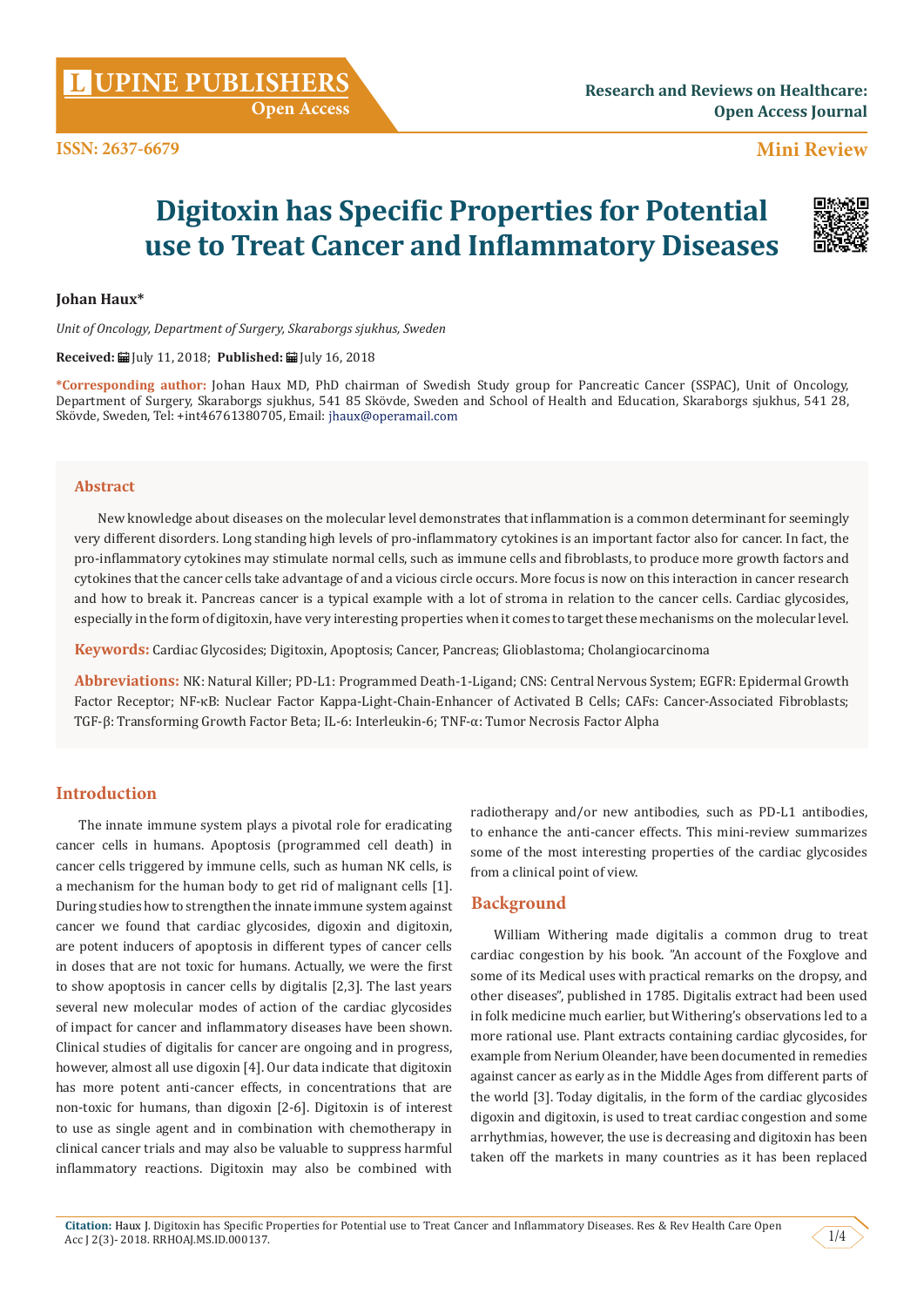by other cardiac drugs. Generally, digoxin is regarded easier to dosage than digitoxin and digoxin has been more common to use than digitoxin. Digoxin has a shorter half-life than digitoxin. The chemical difference is that digoxin has an extra hydroxyl group (-OH) compared to digitoxin; i.e. digoxin is more hydrophilic and is excreted by the kidneys. Digitoxin is mainly metabolized in the liver and excreted by the faeces. Digitoxin is lipophilic and pass the blood-brain barrier and reach the CNS and higher than plasma concentrations in the liver, kidneys, brain and heart [3]. The renal function has a" normal decline" by increasing age, in contrast to liver function, and most patients with cardiac congestion are older, thus, digitoxin may be safer in this patient population [7]. Recently, a debate among cardiologists has started; maybe digitalis has been replaced too early by newer drugs. Studies comparing the newer cardiac drugs to digitalis are lacking [8]. Digitalis has the unique capability to increase the inotropic effect of the cardiac muscle without increasing the oxygen consumption. Interestingly, healthy volunteers taking digitoxin in therapeutic dose for treating cardiac congestion, had reduced diastolic blood pressure and heart rate during overnight sleep, probably because of increased parasympathetic activity or decreased sympathetic activity [9]. Time will show if digitoxin will have a renaissance in cardiology.

# **Properties of Cardiac Glycosides Pivotal for Cancer and Inflammation**

Jens C. Skou made the first discovery of an ion-transporting enzyme, the ubiquitous plasma membrane Na+/K+ ATPase in 1957. The main pharmacological effect of clinical benefit of the cardiac glycosides seemed to be inhibition of the Na+/K+ ATPase on cardiac muscle cells and the subsequent ion changes with increased intracellular calcium ion concentration leading to a positive inotropic effect on the heart. Since we reported apoptosis in cancer cells by cardiac glycosides, it has become obvious that the Na+/ K+ ATPase have two distinct roles; the well known as an ion pump and in addition as a protein-protein signal transducer. Increased intracellular calcium ion concentration is a part of the apoptotic cascade and in addition the Na+/ K+ ATPase signals through several other signaling pathways that regulate apoptosis and proliferation, such as through the pathways of EGFR and other tyrosine kinase receptors [10]. Notably, digitoxin is a strong inhibitor of the transcription factor NF-κB and can abolish the production of proinflammatory cytokines [11]. The tumor micro-environment and stroma directly influences the progression of solid tumors through secretion of growth factors and extracellular matrix depositions. CAFs support angiogenesis and cancer cell invasion and metastasis. TGF-β from cancer cells start differentiation of fibroblasts to CAFs. This mechanism seems to be present for different types of solid tumors, such as glioblastoma, pancreas cancer, prostate cancer and also for several hematological malignancies. Pro-inflammatory cytokines such as IL-6 and TNF-α are often involved in this interplay between the cancer cells and stroma cells as well [12-15]. Cardiac glycosides have the ability to inhibit this process [11,12,16]. The

capability of digitoxin to inhibit NF-κB and by that abolish the pro-inflammatory cytokines, may be useful for an array of chronic inflammatory disorders such as ulcerative colitis, Crohn´s disease, systemic sclerosis among other diseases. However, real high levels of the pro-inflammatory cytokines may be acute life threatening. The bird flu virus, H5N1, killed many young healthy adults with intact immune systems. The main cause of death of these individuals were respiratory distress caused by a "cytokine storm", hyper-production of pro-inflammatory cytokines; the immune system overreacted towards the virus [17,18]. It was great concern during the H5N1 epidemic how to handle the situation as the accessible antiviral drugs were not very effective. It would be worthwhile to evaluate digitoxin in this context if such a situation occurs again and we do not have any other effective drugs.

Digitoxin makes the cancer cells immunogenic, especially in combination with some type of chemotherapy [19,20]. The immunogenic effect of digitoxin as well as the inhibition of IL-6 and similar pro-inflammatory factors may make digitoxin an effective combination with newly developed PD-L1 antibodies [21]. In addition, we and others have shown a radio-sensitizing effect of cardiac glycosides on cancer cells [3]. Naturally, one wonder if all these interesting molecular effects of the cardiac glycosides are clinically relevant. Epidemiological studies may give some indications. We examined a population of more than 9000 patients on digitoxin for cardiac disease and correlated to data in the Norwegian Cancer Registry. This population has serious cardiac disease and eventual anti-cancer effects may be masked behind the high morbidity and mortality due to the cardiac conditions. Still, significant anti-cancer effects were detected for leukemia/lymphoma and urothelial and kidney cancer [22]. Several epidemiological studies on digitalis and cancer have been done, most concerning digoxin, and the results differ considerably. Some studies find anti-cancer effects, others not, some studies indicate an increased risk for cancer in a population on digitalis [23-25].

It has been hypothesized that the anti-cancer effect of digitalis is due to an estrogen effect and that this estrogen effect also could increase the risk for some cancers [26]. However, in our experiments we found estrogen expressing breast cancer cells to be less sensitive for digitoxin compared to receptor negative breast cancer cells [3]. Recent data confirm that mechanisms other than interaction with hormone receptors are the main effect of digitalis on breast cancer cells [27].

Digitoxin has complex dose dependent mechanisms of action; lower concentrations may induce transcription of survival genes whereas higher concentrations can induce cell death by caspase activation and apoptosis and even higher concentrations induce cell death through necrosis due to heavily disrupted ion homeostasis. Digitoxin seems to target several signaling mechanisms of crucial roles for cancer cells simultaneously and that might make it more difficult for the cancer cells to develop resistance [3,10].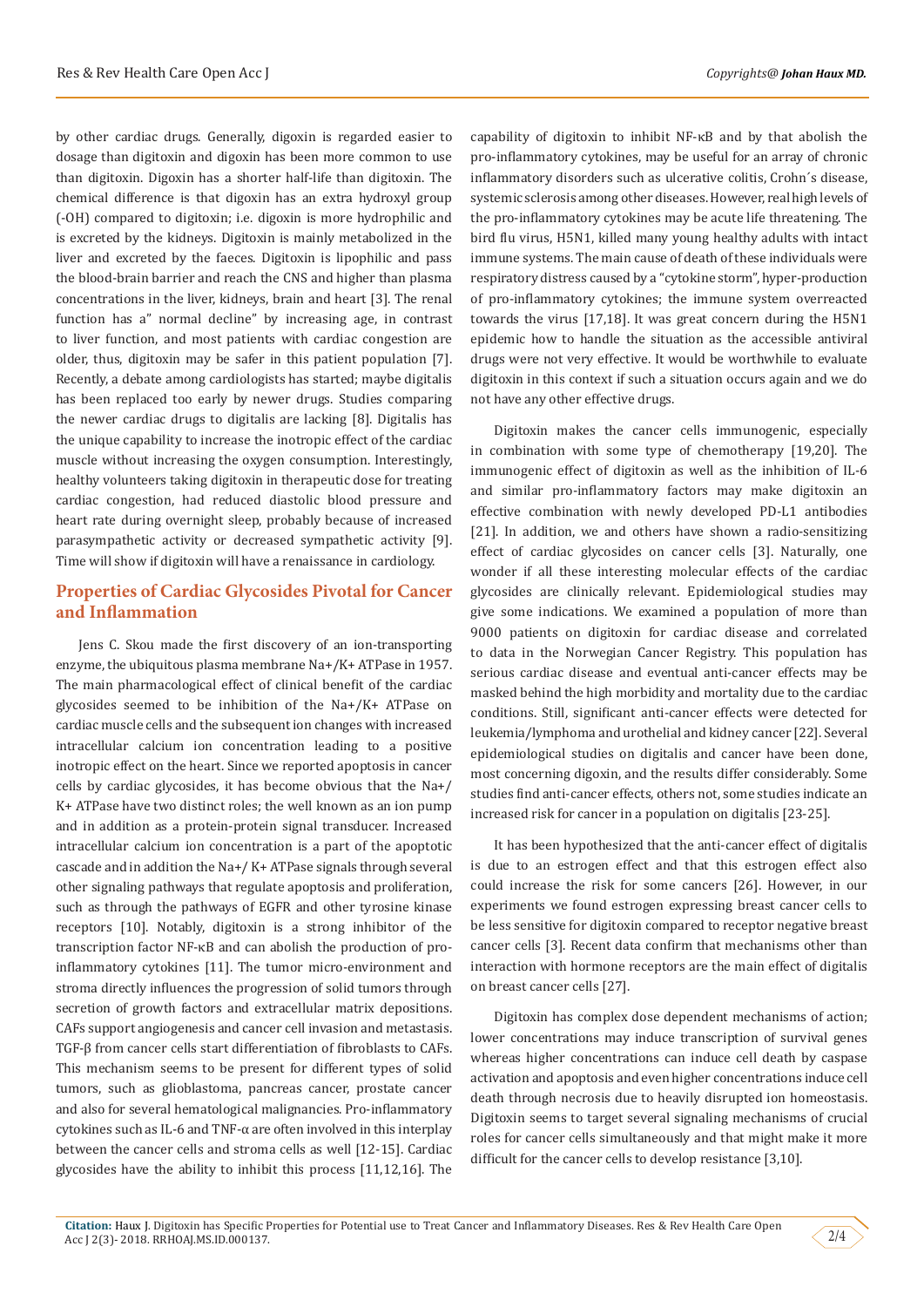# **Conclusion**

Despite the vast number of in vitro studies, epidemiological studies and clinical cancer studies done the last 10+ years, still we do not know if any cardiac glycoside will have a role in oncology. Most of the clinical studies so far are on digoxin and a few other cardiac glycosides, however, digitoxin seems most promising as an eventual anti-cancer drug. Considering the molecular modes of actions and pharmacokinetics of digitoxin; glioblastoma, pancreatic cancer, leukemia/lymphoma, kidney cancer, urothelial carcinoma and cholangiocarcinoma are some of the most interesting types of cancer for digitoxin treatment. Digitoxin can be combined with chemotherapy, immune therapy and radiotherapy in these clinical trials.

## **References**

- 1. [Johnsen AC, Haux J, Steinkjer B, Nonstad U, Egeberg K, et al. \(1999\)](https://www.ncbi.nlm.nih.gov/pubmed/10479402)  [Regulation of APO-2 ligand/trail expression in NK cells-involvement in](https://www.ncbi.nlm.nih.gov/pubmed/10479402)  [NK cell-mediated cytotoxicity. Cytokine 11\(9\): 664-672.](https://www.ncbi.nlm.nih.gov/pubmed/10479402)
- 2. Haux J, Lam M, Marthinsen A B L, Strickert T, Lundgren S (1999) Digitoxin, in nontoxic concentrations, induces apoptotic cell death in Jurkat T cells in vitro. Z Onkol / J Oncol 1: 14-20.
- 3. [Haux J \(1999\) Digitoxin is a potential anticancer agent for several types](https://www.ncbi.nlm.nih.gov/pubmed/10687899)  [of cancer. Med Hypotheses 53\(6\): 543-548.](https://www.ncbi.nlm.nih.gov/pubmed/10687899)
- 4. https://clinicaltrials.gov/ct2/results? cond=cancer&term=digoxin&cntry=&state=&city=&dist=catched.
- 5. Haux J, Solheim O, Isaksen T, Angelsen A (2000) Digitoxin, in non-toxic concentrations, inhibits proliferation and induces cell death in prostate cancer cell lines. Z Onkol / J Oncol 32: 11 -16.
- 6. Haux J, Marthinsen ABL, Gulbrandsen M, Alfredsen AS, Johansen H, et al. (1999) Digitoxin sensitizes malignant breast cancer cells for radiation in vitro. Z Onkol 31: 61-65.
- 7. [Roever C, Ferrante J, Gonzalez EC, Pal N, Roetzheim RG \(2000\) Comparing](https://www.ncbi.nlm.nih.gov/pubmed/10701788)  [the toxicity of digoxin and digitoxin in a geriatric population: should an](https://www.ncbi.nlm.nih.gov/pubmed/10701788)  [old drug be rediscovered? South Med J 2000 93\(2\): 199-202.](https://www.ncbi.nlm.nih.gov/pubmed/10701788)
- 8. [Tauchnitz C \(2018\) No Drawbacks for Digitoxin. Dtsch Arztebl Int](https://www.aerzteblatt.de/int/archive/article/197486/No-Drawbacks-for-Digitoxin)  [115\(16\): 285.](https://www.aerzteblatt.de/int/archive/article/197486/No-Drawbacks-for-Digitoxin)
- 9. [Grossmann M, Jamieson MJ, Kirch W \(1998\) Effects of digoxin and](https://www.ncbi.nlm.nih.gov/pubmed/9767368)  [digitoxin on circadian blood pressure profile in healthy volunteers. Eur J](https://www.ncbi.nlm.nih.gov/pubmed/9767368)  [Clin Invest 28\(9\): 701-706.](https://www.ncbi.nlm.nih.gov/pubmed/9767368)
- 10. [Haux J \(2002\) Digitalis; impinges on more than just the \(ion-\) pump.](https://www.ncbi.nlm.nih.gov/pubmed/12445525)  [Med Hypotheses 59\(6\): 781-782.](https://www.ncbi.nlm.nih.gov/pubmed/12445525)
- 11. [Yang QF, Dalgard CL, Eidelman O, Jozwik C, Pollard BS, el al. \(2013\)](https://www.ncbi.nlm.nih.gov/pubmed/23858296)  [Digitoxin induces apoptosis in cancer cells by inhibiting nuclear factor](https://www.ncbi.nlm.nih.gov/pubmed/23858296)  [of activated T-cells-driven c-MYC expression. J Carcinog 12: 8.](https://www.ncbi.nlm.nih.gov/pubmed/23858296)
- 12. [Coleman DT, Gray AL, Stephens CA, Scott ML, Cardelli JA \(2016\)](https://www.ncbi.nlm.nih.gov/pmc/articles/PMC5078007/)  [Repurposed drug screen identifies cardiac glycosides as inhibitors of](https://www.ncbi.nlm.nih.gov/pmc/articles/PMC5078007/)  [TGF-β-induced cancer-associated fibroblast differentiation. Oncotarget](https://www.ncbi.nlm.nih.gov/pmc/articles/PMC5078007/)  [7\(22\): 32200-32209.](https://www.ncbi.nlm.nih.gov/pmc/articles/PMC5078007/)
- 13. [Ansari D, Carvajo M, Bauden M, Andersson R \(2017\) Pancreatic cancer](https://www.ncbi.nlm.nih.gov/pubmed/28276831) [stroma: controversies and current insights. Scand J Gastroenterol 52\(6-](https://www.ncbi.nlm.nih.gov/pubmed/28276831) [7\): 641-646.](https://www.ncbi.nlm.nih.gov/pubmed/28276831)
- 14. Čokić VP, Mitrović Ajtić O, Beleslin Čoki[ć BB, Marković D, Buač](https://www.ncbi.nlm.nih.gov/pubmed/26491227) M, et al. [\(2015\) Proinflammatory Cytokine IL-6 and JAK-STAT Signaling Pathway](https://www.ncbi.nlm.nih.gov/pubmed/26491227) [in Myeloproliferative Neoplasms. Mediators Inflamm 2015: 453020.](https://www.ncbi.nlm.nih.gov/pubmed/26491227)
- 15. [Erdogan B, Ao M, White LM, Means AL, Brewer BM, et al. \(2017\) Cancer](https://www.ncbi.nlm.nih.gov/pubmed/29021221)[associated fibroblasts promote directional cancer cell migration by](https://www.ncbi.nlm.nih.gov/pubmed/29021221) [aligning fibronectin. J Cell Biol 216\(11\): 3799-3816.](https://www.ncbi.nlm.nih.gov/pubmed/29021221)
- 16. [Lee DH, Oh SC, Giles AJ, Jung J, Gilbert MK, et al. \(2017\) Cardiac glycosides](https://www.ncbi.nlm.nih.gov/pubmed/28410215) [suppress the maintenance of stemness and malignancy via inhibiting](https://www.ncbi.nlm.nih.gov/pubmed/28410215) HIF-1α [in human glioma stem cells. Oncotarget 8\(25\): 40233-40245.](https://www.ncbi.nlm.nih.gov/pubmed/28410215)
- 17. [Chan MC, Cheung CY, Chui WH, Tsao SW, Nicholls JM, et al. \(2005\)](https://www.ncbi.nlm.nih.gov/pmc/articles/PMC1318487/) [Proinflammatory cytokine responses induced by influenza A \(H5N1\)](https://www.ncbi.nlm.nih.gov/pmc/articles/PMC1318487/) [viruses in primary human alveolar and bronchial epithelial cells. Respir](https://www.ncbi.nlm.nih.gov/pmc/articles/PMC1318487/) [Res 6\(1\):135.](https://www.ncbi.nlm.nih.gov/pmc/articles/PMC1318487/)
- 18. [Nimmerjahn F, Dudziak D, Dirmeier U, Hobom G, Riedel AJ, et al. \(2004\)](https://www.ncbi.nlm.nih.gov/pubmed/15269376) [Active NF-kappa B signalling is a prerequisite for influenza virus](https://www.ncbi.nlm.nih.gov/pubmed/15269376) [infection Gen Virol 85\(Pt 8\): 2347-2356.](https://www.ncbi.nlm.nih.gov/pubmed/15269376)
- 19. [Menger L, Vacchelli E, Kepp O, Eggermont A, Tartour E, et al. \(2013\) Trial](https://www.ncbi.nlm.nih.gov/pubmed/23525565) [watch: Cardiac glycosides and cancer therapy. Oncoimmunology 2\(2\).](https://www.ncbi.nlm.nih.gov/pubmed/23525565)
- 20. [Pol J, Vacchelli E, Aranda F, Castoldi F, Eggermont A, et al. \(2015\) Trial](https://www.ncbi.nlm.nih.gov/pubmed/26137404) [Watch: Immunogenic cell death inducers for anticancer chemotherapy.](https://www.ncbi.nlm.nih.gov/pubmed/26137404) [Oncoimmunology 4\(4\): e1008866.](https://www.ncbi.nlm.nih.gov/pubmed/26137404)
- 21. [Mace TA, Shakya R, Pitarresi JR, Swanson B, McQuinn CW, et al. \(2018\)](https://www.ncbi.nlm.nih.gov/pubmed/27797936) [IL-6 and PD-L1 antibody blockade combination therapy reduces tumour](https://www.ncbi.nlm.nih.gov/pubmed/27797936) [progression in murine models of pancreatic cancer. Gut 67\(2\): 320-332.](https://www.ncbi.nlm.nih.gov/pubmed/27797936)
- 22. [Haux J, Klepp O, Spigset O, Tretli S \(2001\) Digitoxin medication and](https://www.ncbi.nlm.nih.gov/pmc/articles/PMC48150/) [cancer; case control and internal dose-response studies. BMC Cancer 1:](https://www.ncbi.nlm.nih.gov/pmc/articles/PMC48150/) [11.](https://www.ncbi.nlm.nih.gov/pmc/articles/PMC48150/)
- 23. [Kaapu KJ, Murtola TJ, Talala K, Taari K, Tammela TL, et al. \(2016\) Digoxin](https://www.ncbi.nlm.nih.gov/pmc/articles/PMC5129833/) [and prostate cancer survival in the Finnish Randomized Study of](https://www.ncbi.nlm.nih.gov/pmc/articles/PMC5129833/) [Screening for Prostate Cancer. Br J Cancer 115\(11\): 1289-1295.](https://www.ncbi.nlm.nih.gov/pmc/articles/PMC5129833/)
- 24. [Platz EA, Yegnasubramanian S, Liu JO, Chong CR, Shim JS, et al. \(2011\) A](https://www.ncbi.nlm.nih.gov/pubmed/22140654) [novel two-stage, transdisciplinary study identifies digoxin as a possible](https://www.ncbi.nlm.nih.gov/pubmed/22140654) [drug for prostate cancer treatment. Cancer 1\(1\): 68-77.](https://www.ncbi.nlm.nih.gov/pubmed/22140654)
- 25. [Biggar RJ, Andersen EW, Kroman N, Wohlfahrt J, Melbye M \(2013\) Breast](https://www.ncbi.nlm.nih.gov/pubmed/23421975) [cancer in women using digoxin: tumor characteristics and relapse risk.](https://www.ncbi.nlm.nih.gov/pubmed/23421975) [Breast Cancer Res a15\(1\): R13.](https://www.ncbi.nlm.nih.gov/pubmed/23421975)
- 26. [Karasneh RA, Murray LJ, Cardwell CR \(2017\) Cardiac glycosides](https://www.ncbi.nlm.nih.gov/pubmed/27861859) [and breast cancer risk: A systematic review and meta-analysis of](https://www.ncbi.nlm.nih.gov/pubmed/27861859) [observational studies. Int J Cancer 140\(5\): 1035-1041.](https://www.ncbi.nlm.nih.gov/pubmed/27861859)
- 27. [Kulkarni YM, Yakisich JS, Azad N, Venkatadri R, Kaushik V, et al. \(2017\)](https://www.ncbi.nlm.nih.gov/pubmed/28618929) [Anti-tumorigenic effects of a novel digitoxin derivative on both estrogen](https://www.ncbi.nlm.nih.gov/pubmed/28618929) [receptor-positive and triple-negative breast cancer cells. Tumour Biol](https://www.ncbi.nlm.nih.gov/pubmed/28618929) [39\(6\)](https://www.ncbi.nlm.nih.gov/pubmed/28618929).